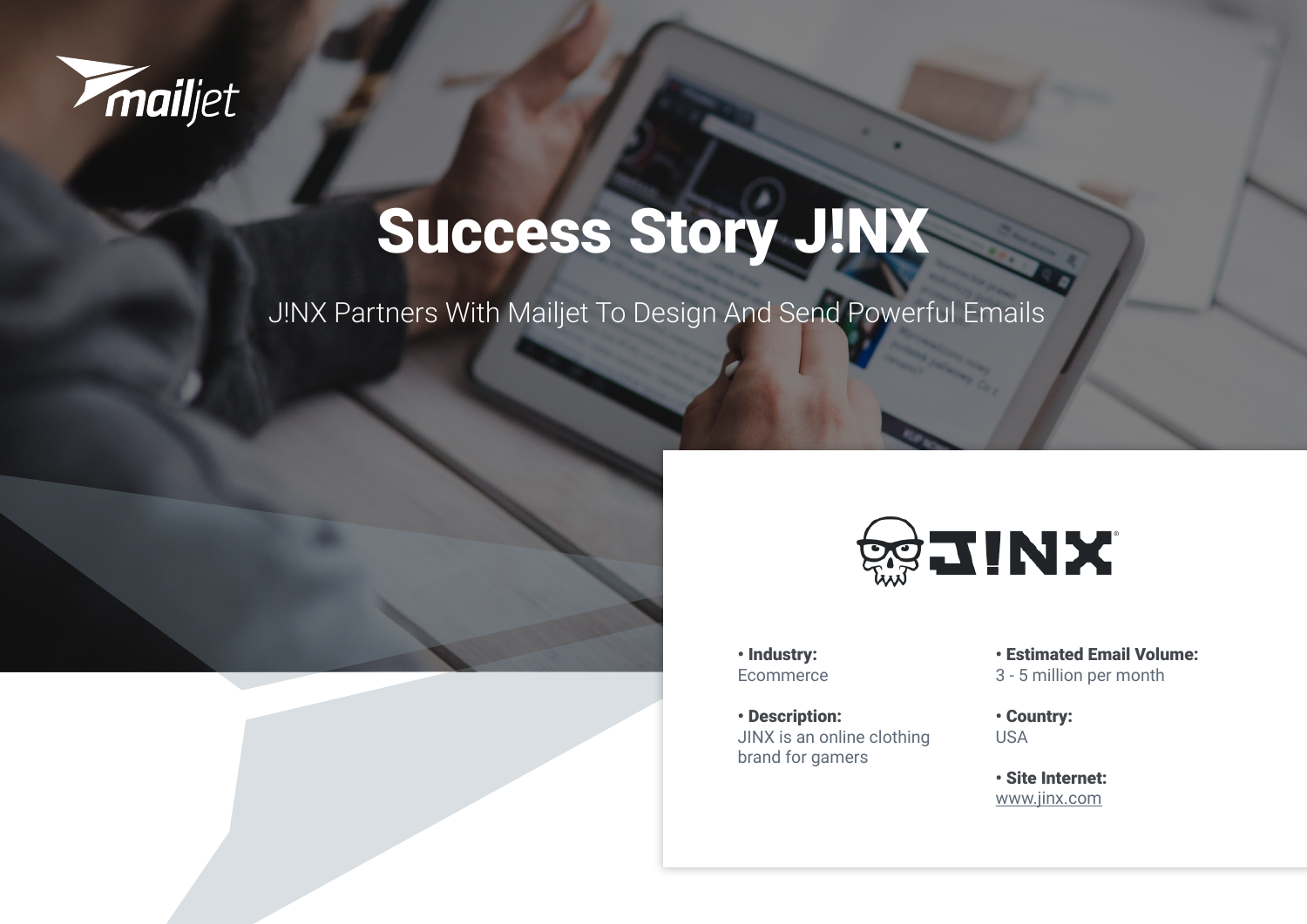## **INTRODUCTION**

J!NX is an ecommerce fashion brand heavily influenced by the gaming industry, appealing to gamers, geeks, business, acquiring new and retaining existing customers is at the core Whether it be beautifully crafted dynamic transactional messages, email is vital for any ecommerce business.

### THE PROBLEM

Prior to Mailjet, J!NX were not able to extend their brand voice to their email templates and their previous email solution prevented J!NX from sending responsive emails with ease. The J!NX team was forced to code its own emails to ensure the design was responsive across devices and screens. In today's competitive market, where consumers browse their emails on a number of different screens, responsive emails that consumers can navigate with ease are a must.

J!NX was looking to move away from their previous email platform as the tools it offered prevented J!NX from extending the fun, cheeky brand on their ecommerce website to their email templates. Today, consumers demand dynamic, personalized emails. When J!NX needed to make changes to their email templates it was a hassle, and prevented them from taking the design of their emails to the next level.

### THE SOLUTION

With Mailjet, J!NX found the email solution they needed to ensure that the J!NX newsletter is an extension of their beautiful website. Mailjet's drag-and-drop editor, Passport, removes the pain of coding responsive emails. J!NX's designers can now use the time they once spent coding emails to build great, onbrand, gif-filled email templates with ease that truly reflect the J!NX brand.

Diving a little further into the solution, Mailjet's intuitive email editor, Passport, allows J!NX to make quick edits, keeping their emails current and fun without dev work. MJML, our open-source responsive email framework, allows J!NX to advance their emails even further. J!NX can rest assured, knowing their emails will look gorgeous across inboxes and devices. Mailjet enables J!NX to spend less time crafting their emails and more time making strategic decisions about the content of their newsletter.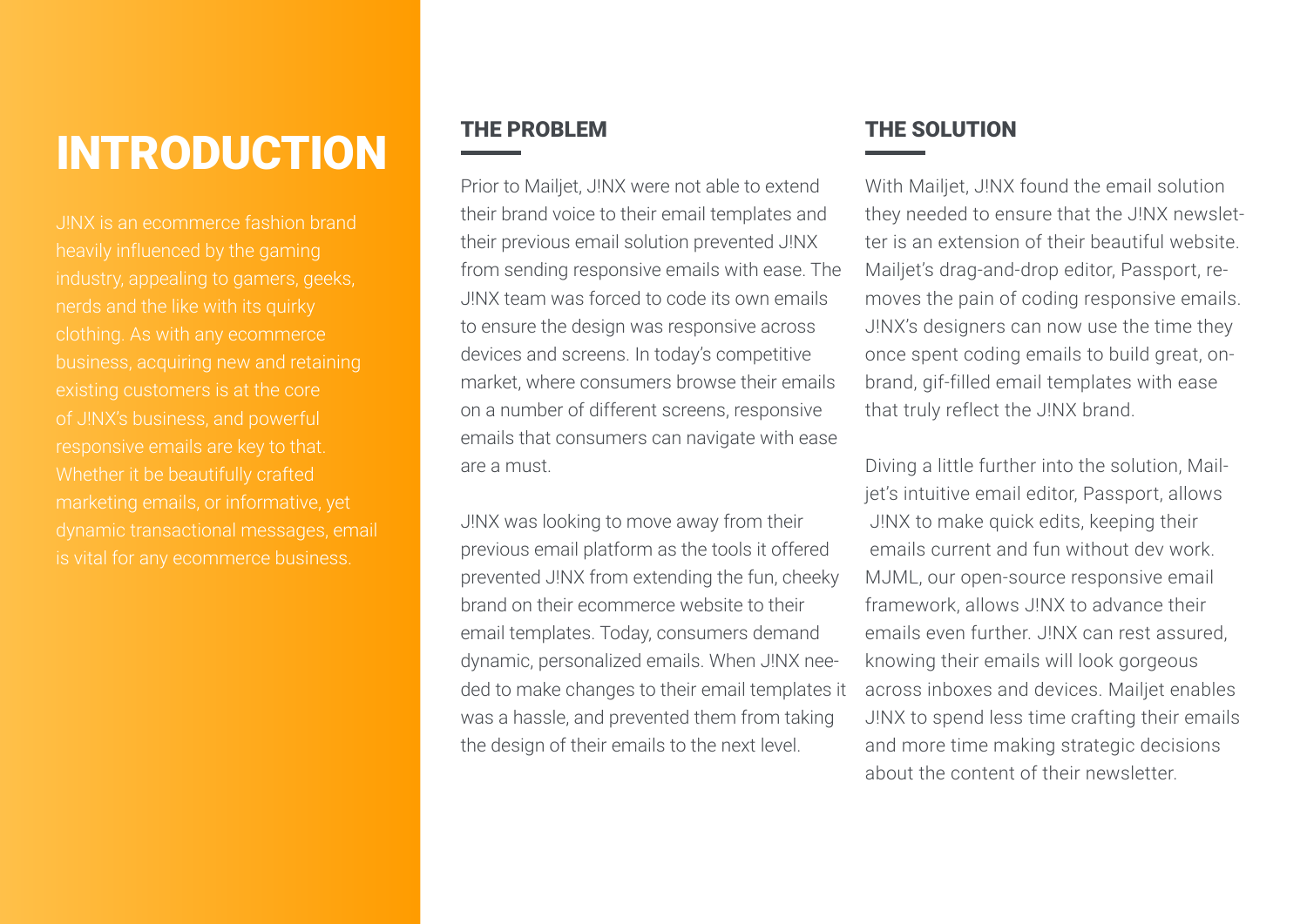In Mailjet, J!NX have not only found a true email partner but also a solution that helps the fun, quirky brand to break the boundaries of creativity and customer service across their ecommerce store. J!NX have utilized the Mailjet Send API to add an extra layer of customer service to their online store. If many customers are receiving an error message, a notification will be sent to the J!NX developer team, so they can act fast, demonstrating how marketing and developer teams can collaborate on email efficiently.